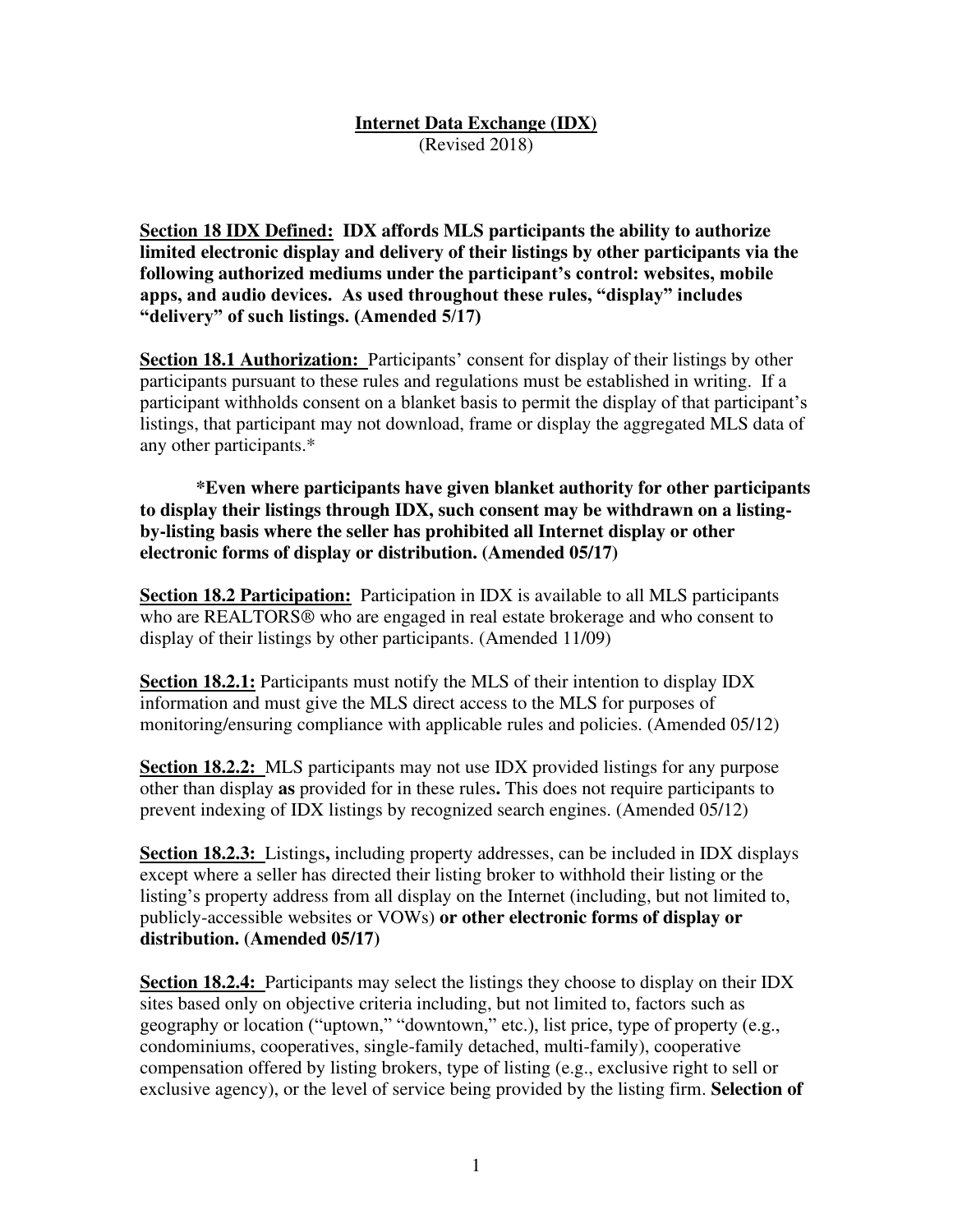#### **listings displayed through IDX must be independently made by each participant. (Amended 05/17)**

**Section 18.2.5:** Participants must refresh all MLS downloads and displays automatically fed by those downloads not less frequently than every 12 (twelve) hours. (Amended 11/14)

**Section 18.2.6:** Except as provided in **IDX policy and these rules**, an IDX site or participant or user operating an IDX site **or displaying IDX information as otherwise permitted** may not distribute, provide, or make any portion of the MLS database available to any person or entity. (Amended 05/12)

**Section 18.2.7**: Any IDX display controlled by a participant must clearly identify the name of the brokerage firm under which they operate in a readily visible color and typeface. For purposes of the IDX policy and these rules, "control" means the ability to add, delete, modify and update information as required by the IDX policy and MLS rules. (Amended 05/12)

# **Section 18.2.8: Any IDX display controlled by a participant or subscriber that**

- a. allows third-parties to write comments or reviews about particular listings or displays a hyperlink to such comments or reviews in immediate conjunction with particular listings, or
- b. displays an automated estimate of the market value of the listing (or hyperlink to such estimate) in immediate conjunction with the listing,

either or both of those features shall be disabled or discontinued for the seller's listings at the request of the seller. The listing broker or agent shall communicate to the MLS that the seller has elected to have one or both of these features disabled or discontinued on all displays controlled by participants. Except for the foregoing and subject to Section 18.2.9, a participant's IDX display may communicate the participant's professional judgment concerning any listing. Nothing shall prevent an IDX display from notifying its customers that a particular feature has been disabled at the request of the seller. (Adopted 05/12)

**Section 18.2.9:** Participants shall maintain a means (e.g., e-mail address, telephone number) to receive comments about the accuracy of any data or information that is added by or on behalf of the participant beyond that supplied by the MLS and that relates to a specific property**.** Participants shall correct or remove any false data or information relating to a specific property upon receipt of a communication from the listing broker or listing agent for the property explaining why the data or information is false. However, participants shall not be obligated to remove or correct any data or information that simply reflects good faith opinion, advice, or professional judgment. (Amended 05/12)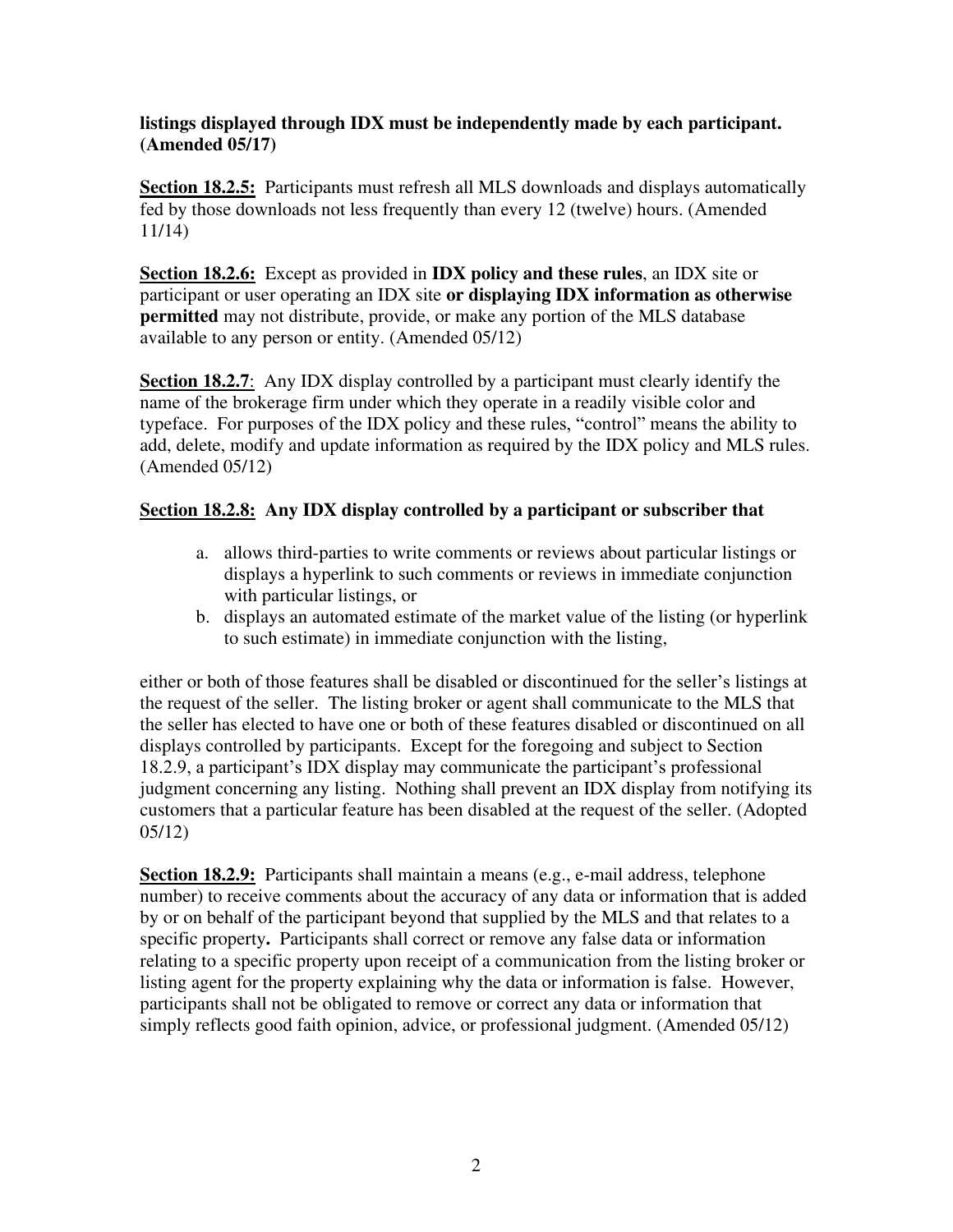Section 18.2.10: An MLS Participant (or where permitted locally, an MLS subscriber) may co-mingle the listings of other brokers received in an IDX feed with listings available from other MLS IDX feeds, provided all such displays are consistent with the IDX rules, and the MLS participant (or MLS subscriber) holds participatory rights in those MLSs. As sued in this policy, "co-mingling" means that consumers are able to execute a single property search of multiple IDX data feeds resulting in the display of IDX information from each of the MLSs on a single search results page; and that participants may display listings from each IDX feed on a single webpage or display.

Section 18.2.11: Participants shall not modify or manipulate information relating to other participants' listings. MLS participants may augment their IDX display of MLS data with applicable property information from other sources to appear on the same webpage or display, clearly separated by the data supplied by the MLS. The source(s) of the information must be clearly identified in the immediate proximity to such data. This requirement does not restrict the format of MLS data display or display of fewer than all of the available listings or fewer authorized fields. (Adopted 05/15)

**Section 18.2.12: All listings displayed pursuant to IDX shall identify the listing firm in a reasonably prominent location and in a readily visible color and typeface not smaller than the median used in the display of listing data.\* (Amended 05/17)** 

**\*Displays of minimal information (e.g., "thumbnails", text messages, "tweets", etc., of two hundred (200) characters or less are exempt from this requirement but only when linked directly to a display that includes all required disclosures. For audio delivery of listing content, all required disclosures must be subsequently delivered electronically to the registered consumer performing the property search or linked to through the device's application. (Amended 05/17)** 

**Section 18.3 Display:** Display of listing information pursuant to IDX is subject to the following rules:

**Section 18.3.1:** Listings displayed pursuant to IDX shall contain only those fields of data designated by the MLS. Display of all other fields (as determined by the MLS) is prohibited. Confidential fields intended only for other MLS participants and users (e.g., cooperative compensation offers, showing instructions, property security information, etc) may not be displayed. (Amended 05/12)

**Section 18.3.1.1:** Intentionally left blank

**Section 18.3.2:** Deleted May 2015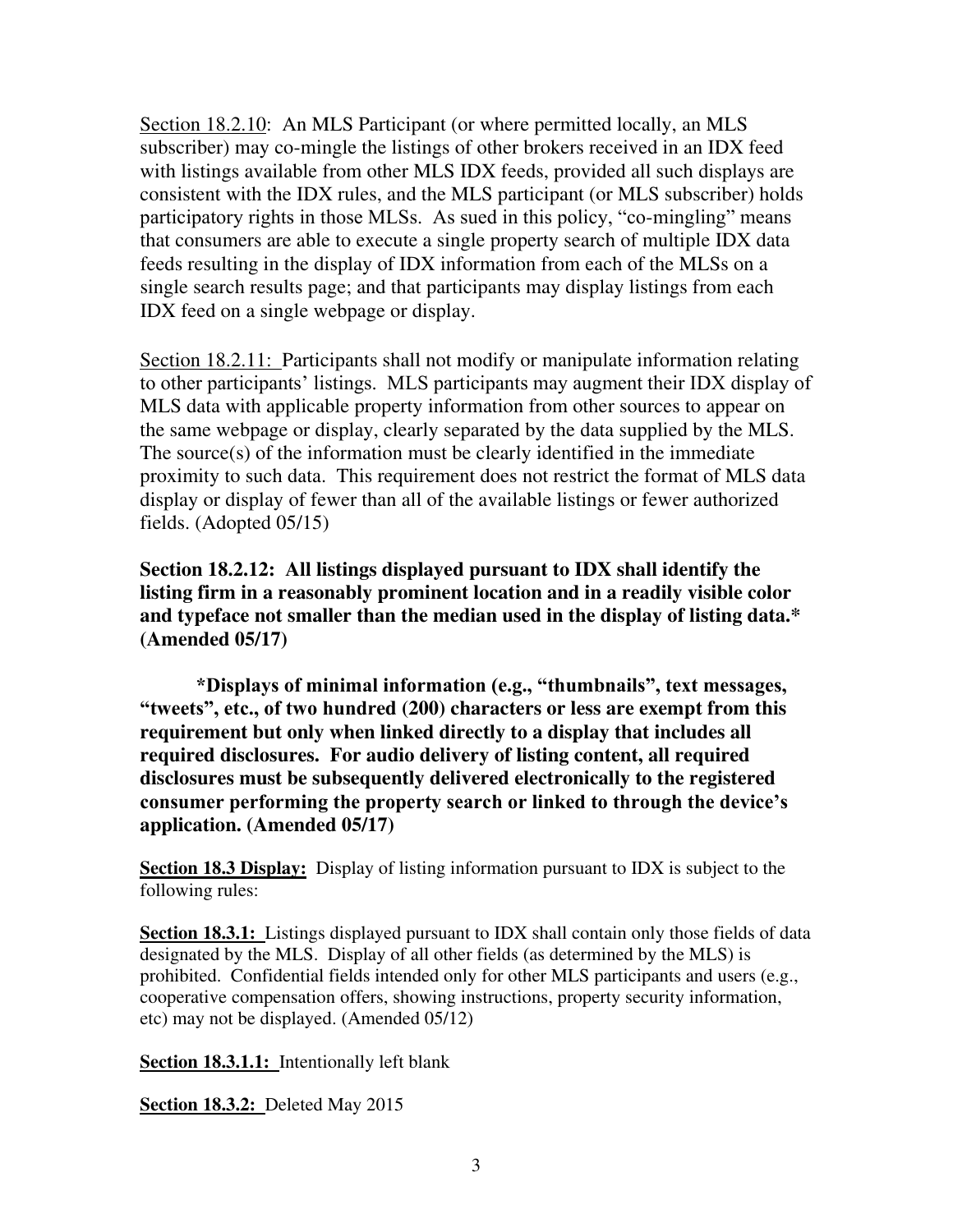#### **Section 18.3.3: Deleted May 2017; moved to 18.2.12 May 2017.**

**Section 18.3.4:** All listings displayed pursuant to IDX shall identify the listing company.

**Section 18.3.5:** Non-principal brokers and sales licensees affiliated with IDX participants may display information available through IDX on their own websites subject to their participant's consent and control and the requirements of state law and/or regulation.

**Section 18.3.6:** Deleted November 2006.

**Section 18.3.7: All listings displayed pursuant to IDX shall show the MLS as the source of the information. \* (Amended 05/17)** 

 **\*The MLS may, at its discretion, require use of other disclaimers as necessary to protect participants and/or the MLS from liability. Displays of minimal information (e.g., "thumbnails", text messages, "tweets, etc., of two hundred (200) characters or less are exempt from this requirement but only when linked directly to a display that includes all required disclosures. For audio delivery of listing content, all required disclosures must be subsequently delivered electronically to the registered consumer performing the property search or linked to through the device's application. (Amended 05/17)**

**Section 18.3.8:** Participants (and their affiliated licensees, if applicable) shall indicate on their websites that IDX information is provided exclusively for consumers' personal, non-commercial use, that it may not be used for any purpose other than to identify prospective properties consumers may be interested in purchasing, and that the data is deemed reliable but is not guaranteed accurate by the MLS. The MLS may, at its discretion, require use of other disclaimers as necessary to protect participants and/or the MLS from liability. Displays of minimal information (e.g., "thumbnails", text messages, "tweets", etc. of two hundred (200) characters or less) are exempt from this requirement but only when linked directly to a display that includes all required disclosures.

**Section 18.3.9:** The data consumers can retrieve or download in response to an inquiry shall be **determined by the MLS but in no instance shall be limited to fewer than five hundred (500) listings or fifty percent (50%) of the listings available for IDX display, whichever is fewer. (Amended 11/17)** 

**Section 18.3.10:** Intentionally left blank.

**Section 18.3.11:** Listings obtained through IDX feeds from REALTOR® Association MLSs where the MLS Participant holds participatory rights must be displayed separately from listings obtained from other sources. Listings obtained from other sources (e.g., from other MLSs, from non-participating brokers, etc.) must display the source from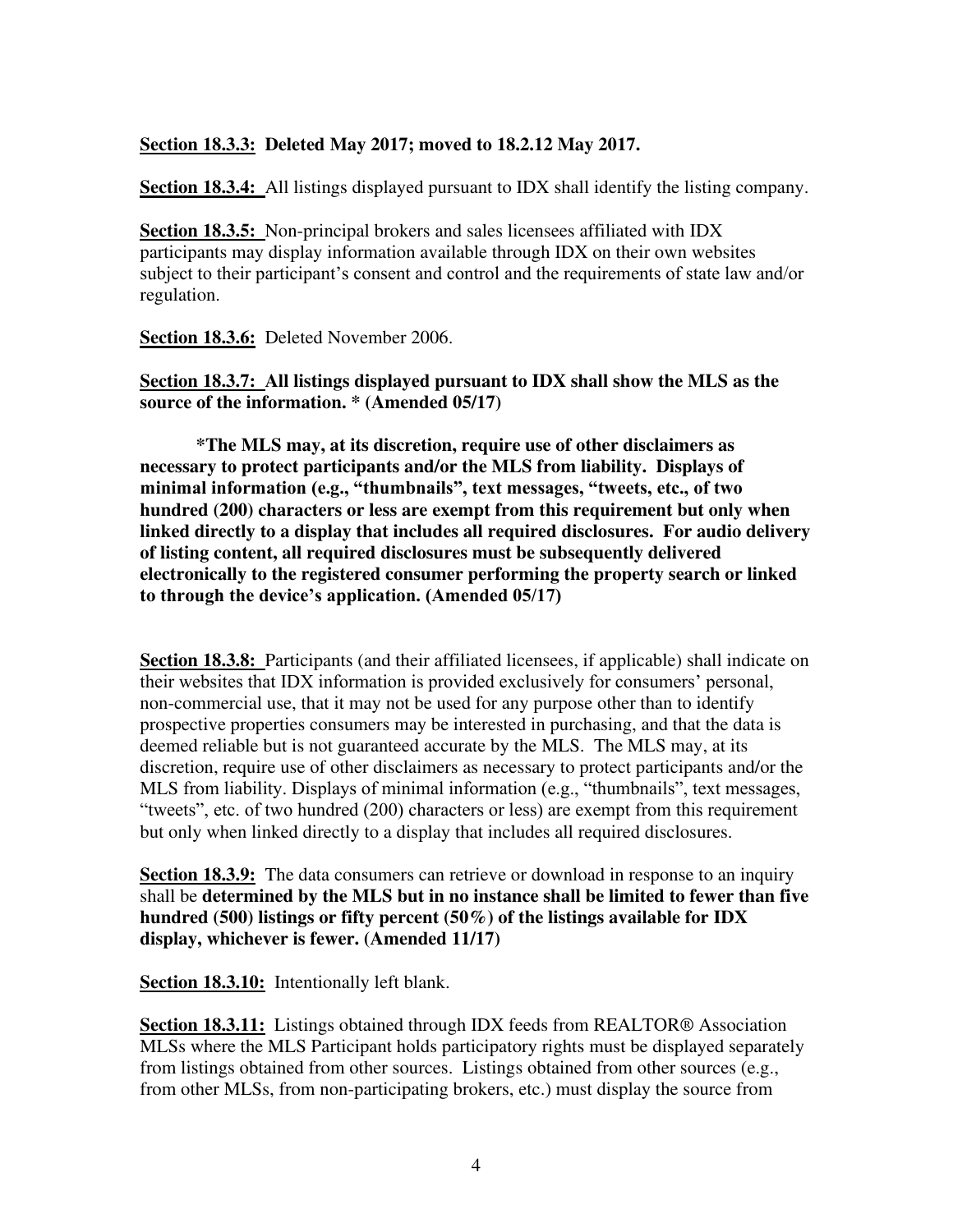which each such listing was obtained. Displays of minimal information (e.g., "thumbnails", text messages, "tweets", etc., of two hundred (200) characters or less) are exempt from this requirement but only when linked directly to a display that includes all required disclosures.

**Note:** An MLS Participant (or where permitted locally, an MLS Subscriber) may comingle the listings of other brokers received in an IDX feed with listings available from other MLS IDX feeds, provided all such displays are consistent with the IDX rules, and the MLS Participant )or MLS Subscriber) holds participatory rights in those MLSs. As used in this policy, "co-mingling" means that consumers are able to execute a single property search of multiple IDX data feeds resulting in the display of the IDX information from each of the MLSs on a single search results page; and that Participants may display listings from each IDX feed on a single webpage or display.

## **Section 18.3.12: Display of expired, withdrawn, and sold listings \* is prohibited. (Amended 11/15)**

### **Note**: **If "sold" information is publicly accessible display of "sold" listings may not be prohibited. (Adopted 11/14)**

**Section 18.3.13:** Display of seller's (s') and/or occupant's (s) name(s), phone number(s), and e-mail address(es) is prohibited.

**Section 18.3.14:** Participants are required to employ appropriate security protection such as firewalls on their websites and displays, provided that any security measures required may not be greater than those employed by the MLS. (Amended 05/12)

**Section 18.3.15: Participants** must maintain an audit trail of consumer activity on their website and make that information available to the MLS if the MLS believes the IDX site has caused or permitted a breach in the security of the data or a violation of MLS rules related to use by consumers. (Amended 05/12)

## **Section 18.4 Web Site Requirements and Disclosures:**

- a. All IDX Participants are required to use the approved Longleaf Pine REALTORS®, Inc. IDX Logo.
- b. The Longleaf Pine REALTORS®, Inc. IDX approved icon and an explanation that those properties marked with the icon are provided courtesy of the Longleaf Pine REALTORS®, Inc., Internet Data Exchange (IDX), must appear on the first page where any listing data is displayed.
- c. Any search result identifying another Longleaf Pine REALTORS® , Inc. IDX Participant's listing in a brief or "thumbnail" formal shall bear the Longleaf Pine REALTORS®, Inc. approved icon or the Longleaf Pine REALTORS® , Inc. IDX approved thumbnail icon immediately adjacent to the property information to identify the listing as a Longleaf Pine REALTORS®, Inc. IDX listing.